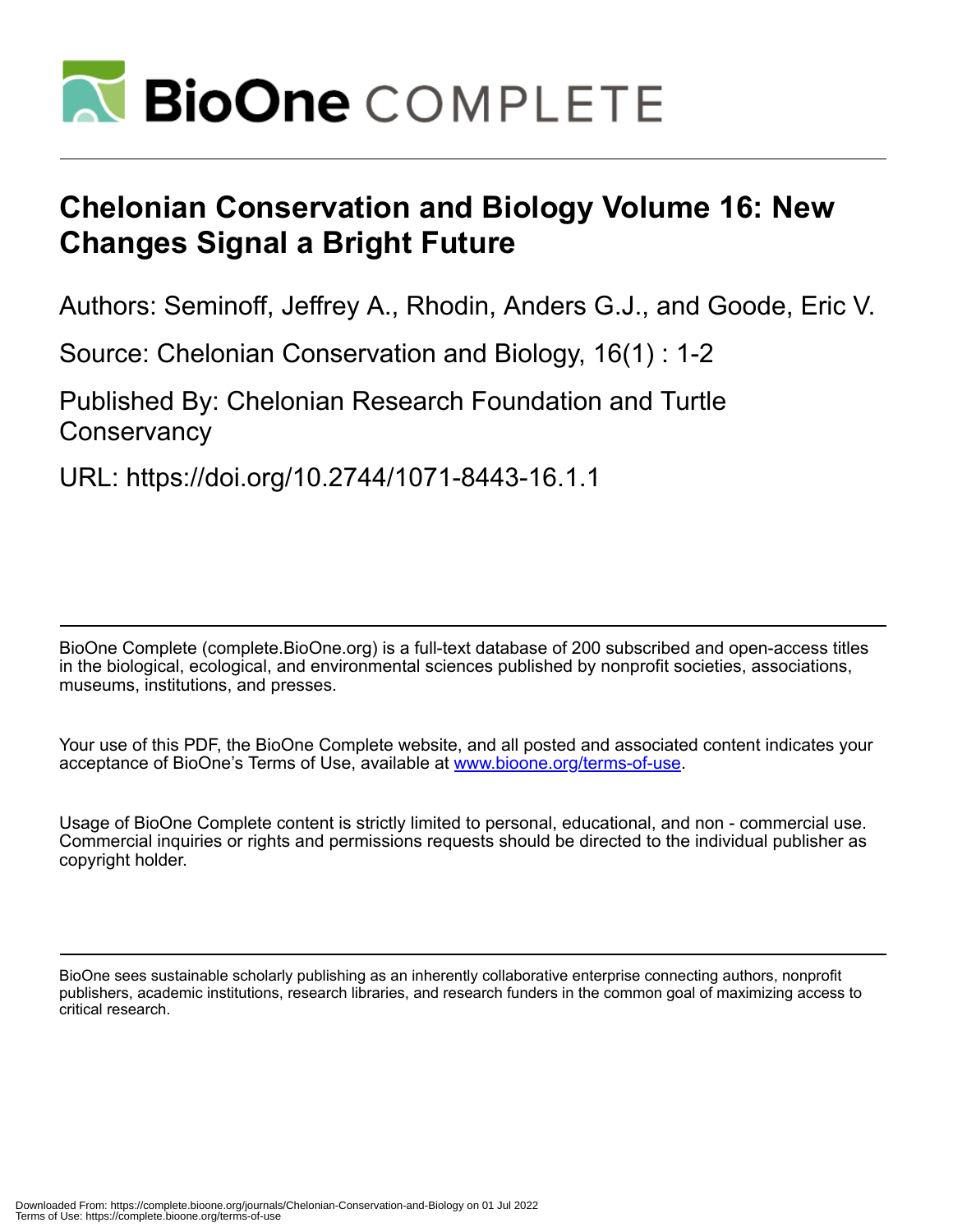## Editorial Introduction

## Chelonian Conservation and Biology Volume 16: New Changes Signal a Bright Future

Jeffrey A. Seminoff<sup>1</sup>, Anders G.J. Rhodin<sup>2</sup>, and Eric V. Goode<sup>3</sup>

<sup>1</sup>NOAA-National Marine Fisheries Service, 8901 La Jolla Shores Drive, La Jolla, California 92037 USA [Jeffrey.Seminoff@noaa.gov];<br><sup>2</sup>Chelonian Pesearch Foundation, 168 Goodrich Street Lungnburg, Massachusette 01462 USA [P <sup>2</sup>Chelonian Research Foundation, 168 Goodrich Street, Lunenburg, Massachusetts 01462 USA [RhodinCRF@aol.com]; <sup>3</sup>Turtle Conservancy, 49 Bleecker Street, Suite 601, New York, New York 10012 USA [Eric@turtleconservancy.org]

Every so often in the evolution of scientific peerreviewed publishing there are changes that take place that can have dramatic impacts on the ability of researchers to disseminate their science to broad audiences in a timely manner. For example, the shift to online publishing has arguably been the largest sea-change that has happened to the publishing industry in the last 50 years. And while perhaps reading e-versions of articles will never quite stack up to having a dog-eared, pencil-marked hard copy in your hands (at least for some of us ''old-schoolers''!), the electronic age has had a huge benefit in that scientific journals can now disseminate information into the public realm more rapidly and with greater frequency than ever before.

It is with this eye on positive change that we are delighted to share some new and exciting news in the world of Chelonian Conservation and Biology. Most importantly, we are honored to announce that our founding publisher, Chelonian Research Foundation, has just joined forces with the Turtle Conservancy (turtleconservancy.org) to form a co-publishing partnership that will cover both CCB and Chelonian Research Monographs (CRM) and is sure to maximize our ability to publish highquality turtle research from around the world. Partnering with the Turtle Conservancy is a natural fit for Chelonian Research Foundation, both professionally and on a personal level. Indeed, we share many of the same goals regarding conservation of turtles and tortoises, protecting critical habitats through land purchase and stewardship, monitoring and helping to prevent international trade, and increasing global awareness through public outreach and publications, both popular and scientific. The Turtle Conservancy already publishes a high-end turtle conservation magazine, The Tortoise, and expanding into copublishing CCB and CRM with Chelonian Research Foundation is a natural fit.

Through this new initiative, we are implementing two huge changes in our publishing model. First, CCB will no longer require page charges for contributing authors. Of course, we will request and encourage those with institutional support who can afford to pay for page charges to continue to do so, as this helps support continued high quality publication, but by eliminating mandatory page charges in CCB, publishing in our journal will be facilitated, especially for authors from developing nations and those without institutional support.

Second, together with our printer, Allen Press, CCB will now offer preprints of articles that are In Press, but not yet available in a CCB issue. This is already underway and a quick look at our CCB Web site (http:// www.chelonianjournals.org) will reveal the new ''Online First" link that will be populated with the most recently accepted publications that have not yet made it into a published issue of CCB. Of course, with the publication of CCB 16(1) we've now published everything that had been posted online first prior to this issue, but stay tuned for more preprints coming soon! This is our way to disseminate your published research into the literature as soon as possible.

Now that you're aware of all these very positive happenings, we'd like to introduce CCB Volume 16, Issue 1. You have in front of you another issue of CCB that covers an array of topics (including ecology, behavior, demography, population status, conservation, reproduction, orientation, morphology, and climate change) focusing on freshwater turtles, tortoises, and marine turtles. This issue has contributions from seven countries (Brazil, Cuba, Japan, Mexico, United States, US Virgin Islands, and Uruguay), which again underscores the multidisciplinary nature of the papers we publish, and highlights the fact that turtle research and conservation is a global community.

This issue marks the 6th occasion that we have a Featured Article, for which we provide free open access (for a period), and produce a press release. CCB 16(1)'s Featured Article is by Julia Azanza-Ricardo and five additional colleagues from Cuba, entitled ''Possible Effect of Global Climate Change on Caretta caretta (Testudines, Cheloniidae) Nesting Ecology at Guanahacabibes Peninsula, Cuba''. Climate change is something that humans and chelonians alike are dealing with, and this article provides a compelling example of how current warming ocean temperatures may be leading to longer and later nesting seasons for threatened loggerhead turtles in Cuba. This has been a hugely underrepresented country in terms of peerreviewed publications being produced, and to have this article now published is a great boost for the region and for CCB. Loggerheads are a conservation-dependent species, but climate change will create major challenges for ensuring